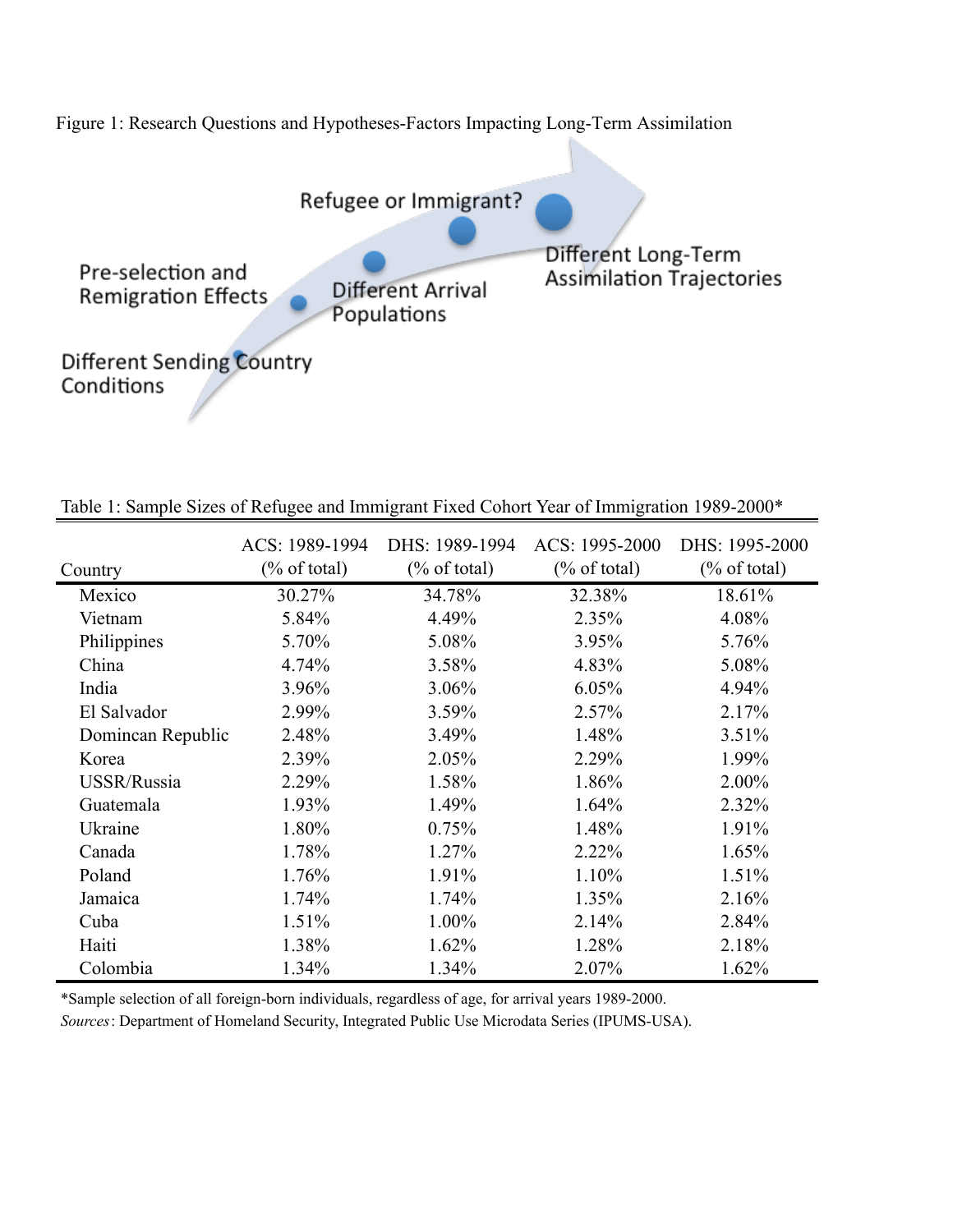

Graph 1: Varying Trends in Refugee Probability: Africa



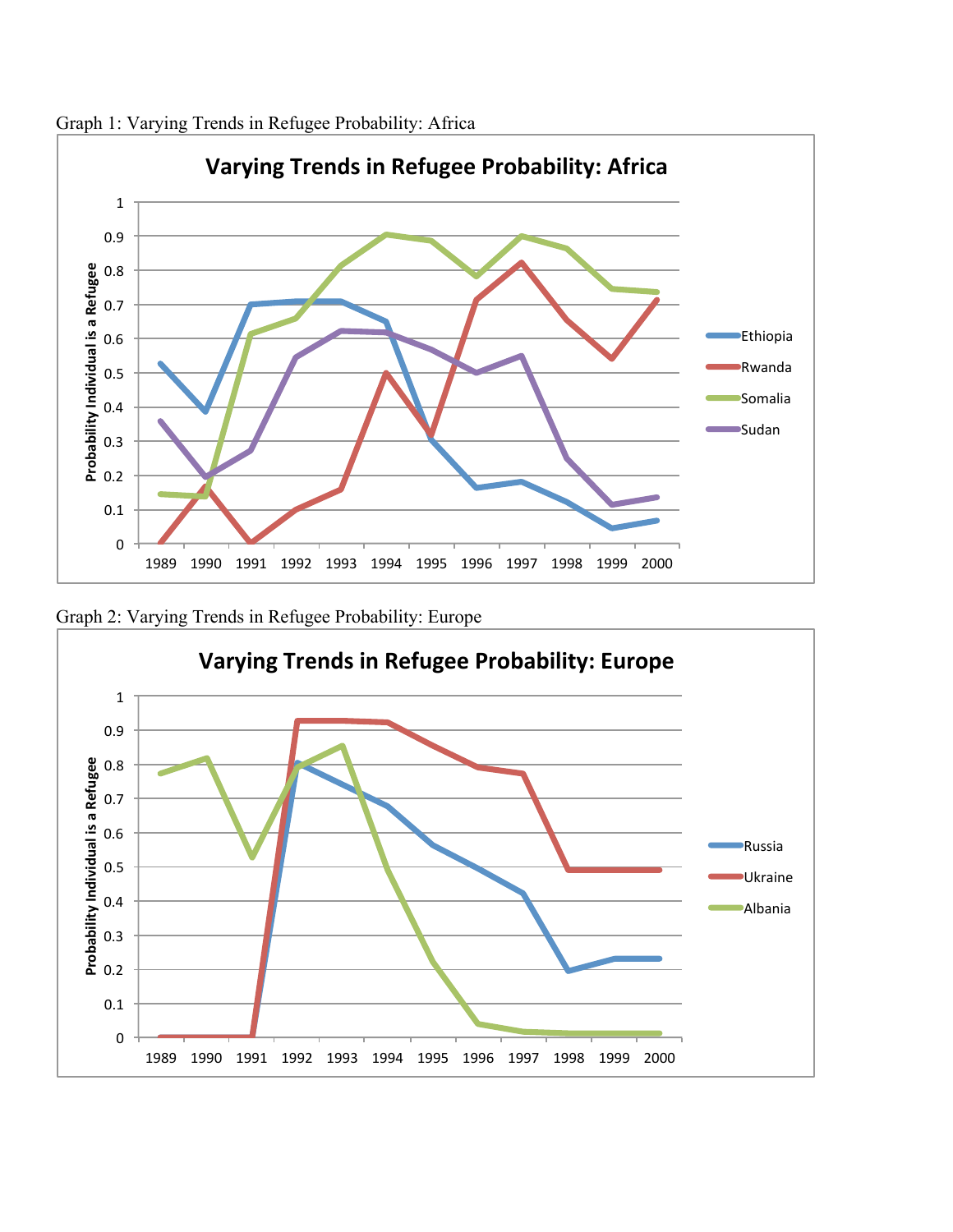

Graph 3: Varying Trends in Refugee Probability: Middle East



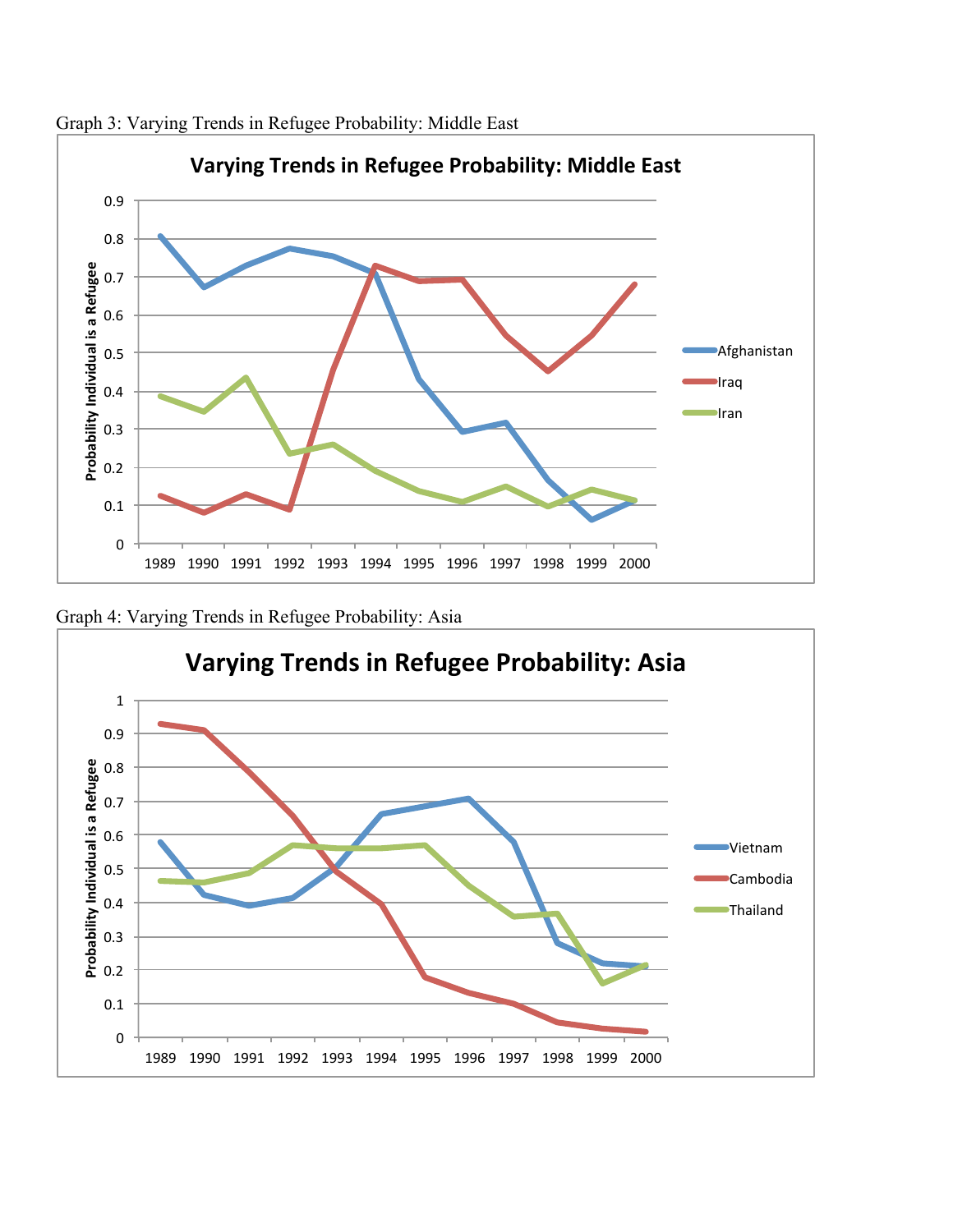

Graph 5: Varying Trends in Refugee Probability: Latin America

Table 2: Sending Country Conditions Based On Refugee Probability of Country-Years

|                   | Political Violence* | Average Education** | GDP Per Capita | Unemployment Rate | Observations*** |
|-------------------|---------------------|---------------------|----------------|-------------------|-----------------|
| $R \le 0.33$      | 0.78                | 0.56                | \$6.836.20     | 8.88              | .733            |
| $0.33 < R \le 66$ |                     | 5.94                | \$1,297.72     | 10.36             | 132             |
| R>0.66            |                     | 5.55                | \$560.13       | Q <sub>72</sub>   | 99              |

\*Represents the mean number of episodes of political violence.

\*\*Refers to the mean number of years of education of sending country population.

\*\*\*Represents individual country years. This number is not representative of all country years analyzed in the later analysis because of missing data. *Sources*: Integrated Network for Societal Conflict Research (INSCR), International Monetary Fund, Barro-Lee Educational Attainment Data Set.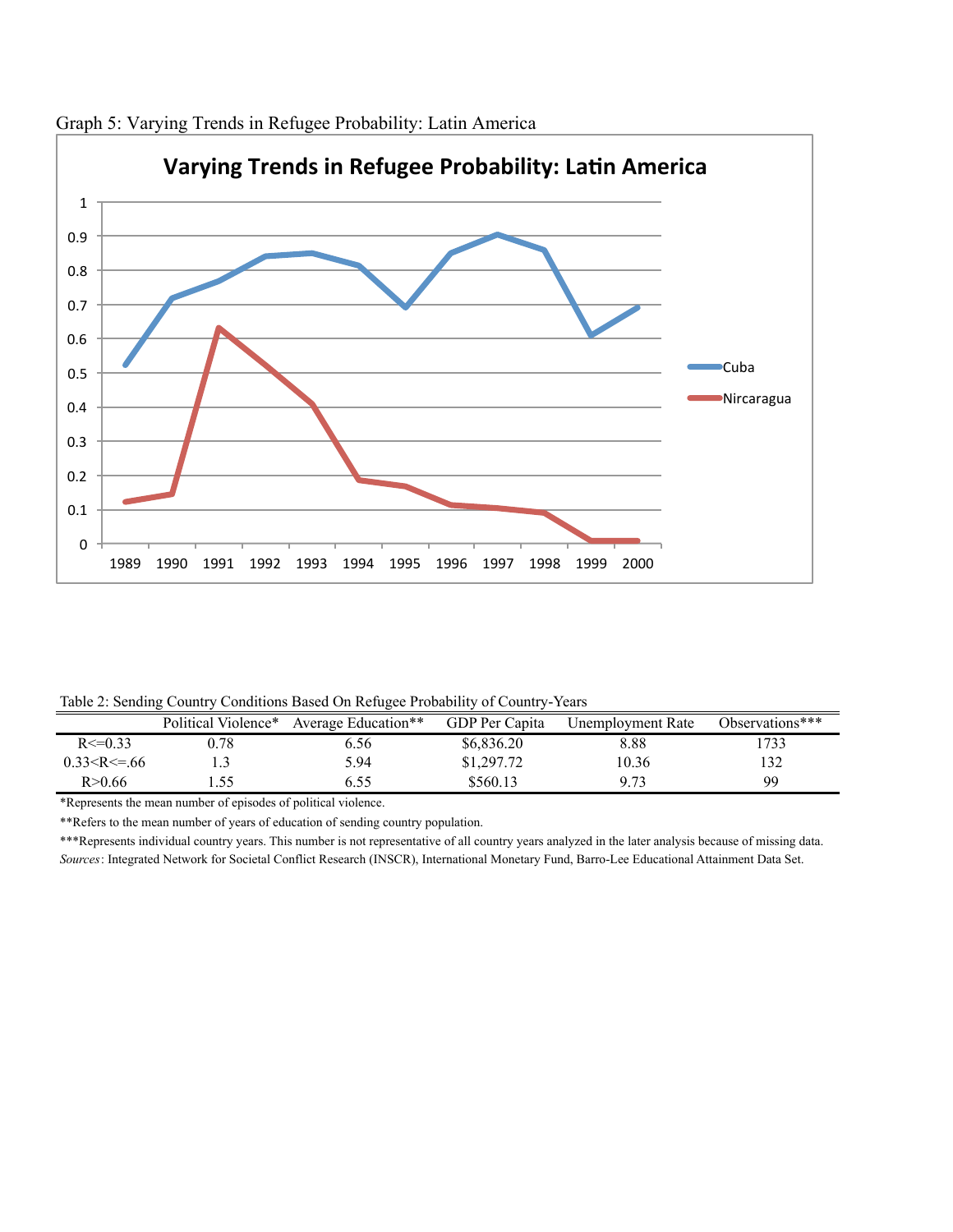Table 3: Characteristics of Foreign-Arrivals for the Year of Immigration 1989-2000\*

|                        |              | Year of Arrival: 1989-1994 |          |              | Year of Arrival: 1995-2000 |          |
|------------------------|--------------|----------------------------|----------|--------------|----------------------------|----------|
|                        | $R \le 0.33$ | $0.33 < R \le 66$          | R > 0.66 | $R \le 0.33$ | $0.33 < R \le 66$          | R > 0.66 |
| Total Respondents:     | 281537       | 20519                      | 11484    | 326584       | 7927                       | 11995    |
| Gender:                |              |                            |          |              |                            |          |
| Female                 | 52.94        | 48.83                      | 55.46    | 54.72        | 51.51                      | 51.6     |
| Age:                   | 39.81        | 40.06                      | 40.48    | 37.86        | 39.7                       | 40.2     |
| Marital Status:        |              |                            |          |              |                            |          |
| Single                 | 15.48        | 19.92                      | 15.56    | 17.27        | 12.07                      | 15.37    |
| Married                | 73.15        | 70.57                      | 71.7     | 73.36        | 77.24                      | 70.77    |
| Divorced/Widowed       | 11.37        | 9.51                       | 12.74    | 9.37         | 10.69                      | 13.86    |
| Mean Family Size:      | 3.89         | 3.84                       | 3.86     | 3.64         | 3.62                       | 3.61     |
| English Skill:         |              |                            |          |              |                            |          |
| High                   | 68.8         | 69.97                      | 68.54    | 64.55        | 68.79                      | 59.19    |
| Education:             |              |                            |          |              |                            |          |
| No high school diploma | 30.32        | 20.5                       | 18.89    | 27.94        | 11.2                       | 13.98    |
| High school diploma    | 28.79        | 32.98                      | 34.47    | 26.64        | 34.87                      | 41.1     |
| Some college           | 14.57        | 19.64                      | 18.62    | 12.86        | 18.62                      | 17.57    |
| Bachelor's degree      | 14.67        | 18.4                       | 17.59    | 17.51        | 19.84                      | 17.05    |
| Post-Bachelor's degree | 11.64        | 8.48                       | 10.43    | 15.05        | 15.47                      | 10.3     |
| Citizenship:           |              |                            |          |              |                            |          |
| Naturalized            | 41.77        | 78.39                      | 68.3     | 26.22        | 50.54                      | 54.14    |

\*Sample selection of foreign-born individuals ages 16-45 for 2001 ACS, 17-46 for 2002 ACS, 18-47 for 2003 ACS, 19-48 for 2004 ACS, 20-49 for 2005 ACS, 21-50 for 2006 ACS, 22-51 for 2007 ACS, 23-52 for 2008 ACS, 24-53 for 2009 ACS, 25-54 for 2010 ACS, 26-55 for 2011 ACS, 27-56 for 2012 ACS, and 28-57 for 2013 ACS

*Sources:* Integrated Public Use Microdata Series (IPUMS-USA), 2001-2013.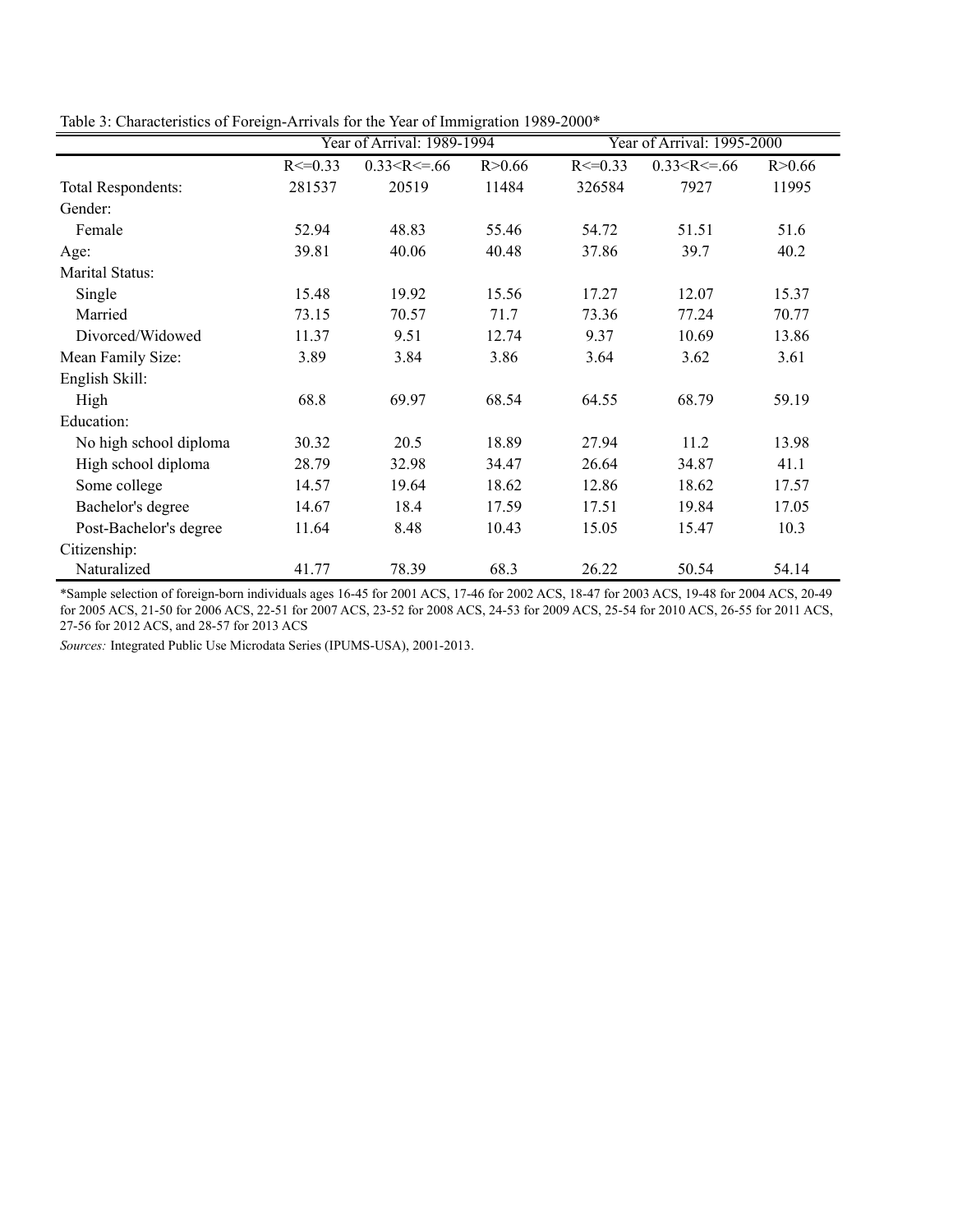

Graph 6: Age Distribution of Entering Immigrants and Refugees, 1989-2000

Graph 7: Educational Attainment Based on Refugee Probability Score

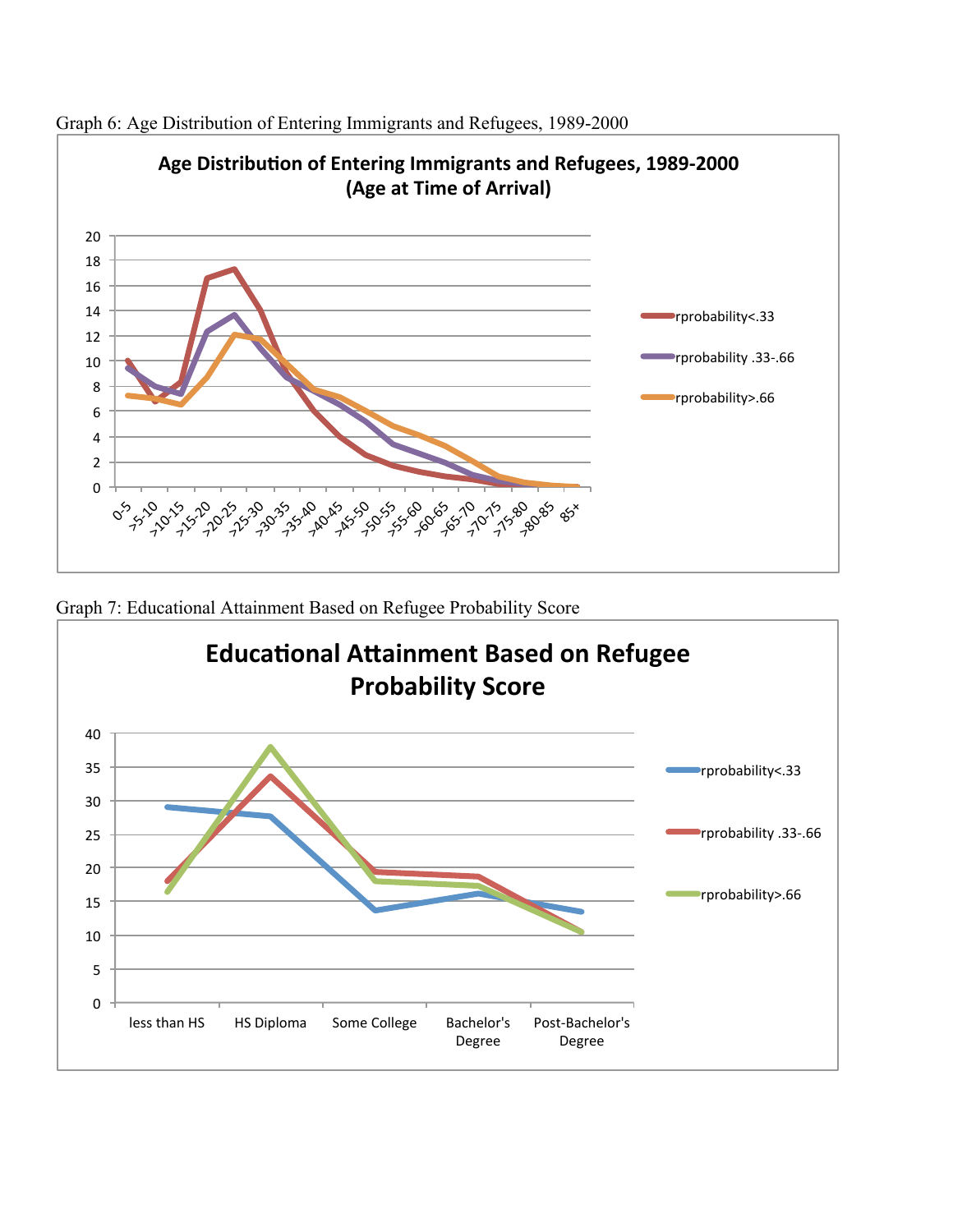

Graph 8: Proportion of Low English Skill Based on Refugee Probability Score



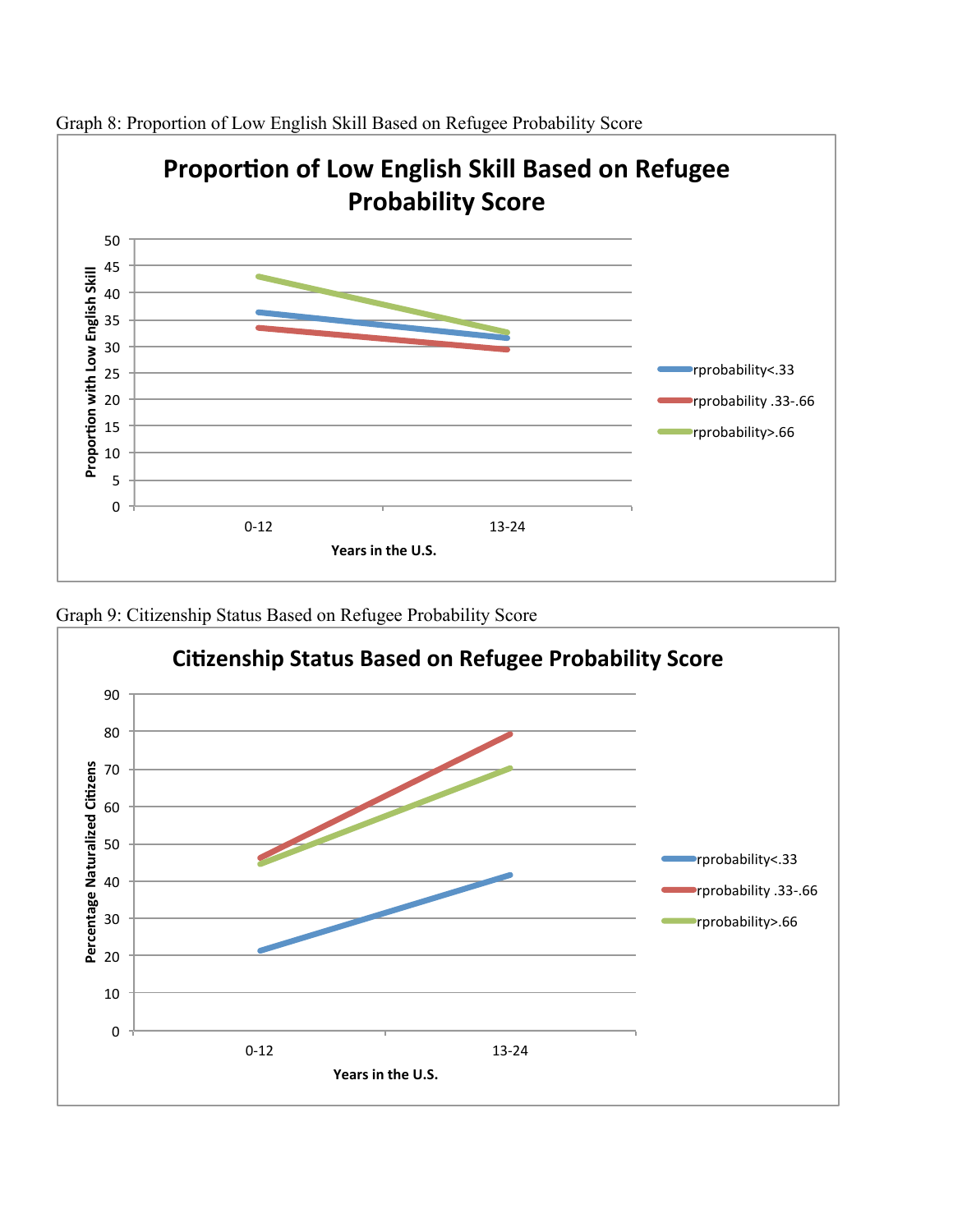|                            |           | Observations |           | Log Annual Earnings |           | Occupational Prestige |  |  |
|----------------------------|-----------|--------------|-----------|---------------------|-----------|-----------------------|--|--|
| Refugee Probability Groups | 1989-1994 | 1995-2000    | 1989-1994 | 1995-2000           | 1989-1994 | 1995-2000             |  |  |
| Male Sample                |           |              |           |                     |           |                       |  |  |
| $r=0$                      | 132498    | 158,353      | 8.966     | 8.997               | 39.787    | 40.941                |  |  |
| $r=1$                      | 9291      | 3531         | 8.622     | 8.811               | 41.21     | 40.359                |  |  |
| $r=2$                      | 5876      | 5806         | 8.422     | 8.453               | 39.436    | 38.712                |  |  |
| Change for $r=0$           |           |              | $-0.031$  |                     | $-1.154$  |                       |  |  |
| Change for $r=1$           |           |              |           | $-0.189$            | 0.851     |                       |  |  |
| Change for $r=2$           |           |              |           | $-0.031$            | 0.724     |                       |  |  |
| Female Sample              |           |              |           |                     |           |                       |  |  |
| $r=0$                      | 149039    | 168231       | 6.412     | 5.974               | 32.159    | 30.951                |  |  |
| $r=1$                      | 11228     | 4396         | 7.291     | 6.805               | 36.737    | 35.308                |  |  |
| $r=2$                      | 5608      | 6189         | 7.024     | 6.946               | 36.209    | 35.072                |  |  |
| Change for $r=0$           |           |              |           | 0.438               | 1.208     |                       |  |  |
| Change for $r=1$           |           |              |           | 0.486               | 1.429     |                       |  |  |
| Change for $r=2$           |           |              | 0.078     | 1.137               |           |                       |  |  |

Table 4: Data and Summary Statistics: Means of Log Annual Earnings and Occupational Prestige Scores

*Notes*: Given the positive correlation between years in the U.S. and labor market, I expect that the group that arrived earlier will have higher earnings and prestige scores because of having had more time to transition to working in the U.S. For this reason, the reported differences are the values for the time period 1995-2000 subtracted from those of the time period 1989-2004. A positive change value indicates the population increased wages or occupational prestige over the two time periods whereas a negative value indicates the population decreased wages or prestige over the two time periods.

Sources: Integrated Public Use Microdata Series (IPUMS-USA), 2001-2013.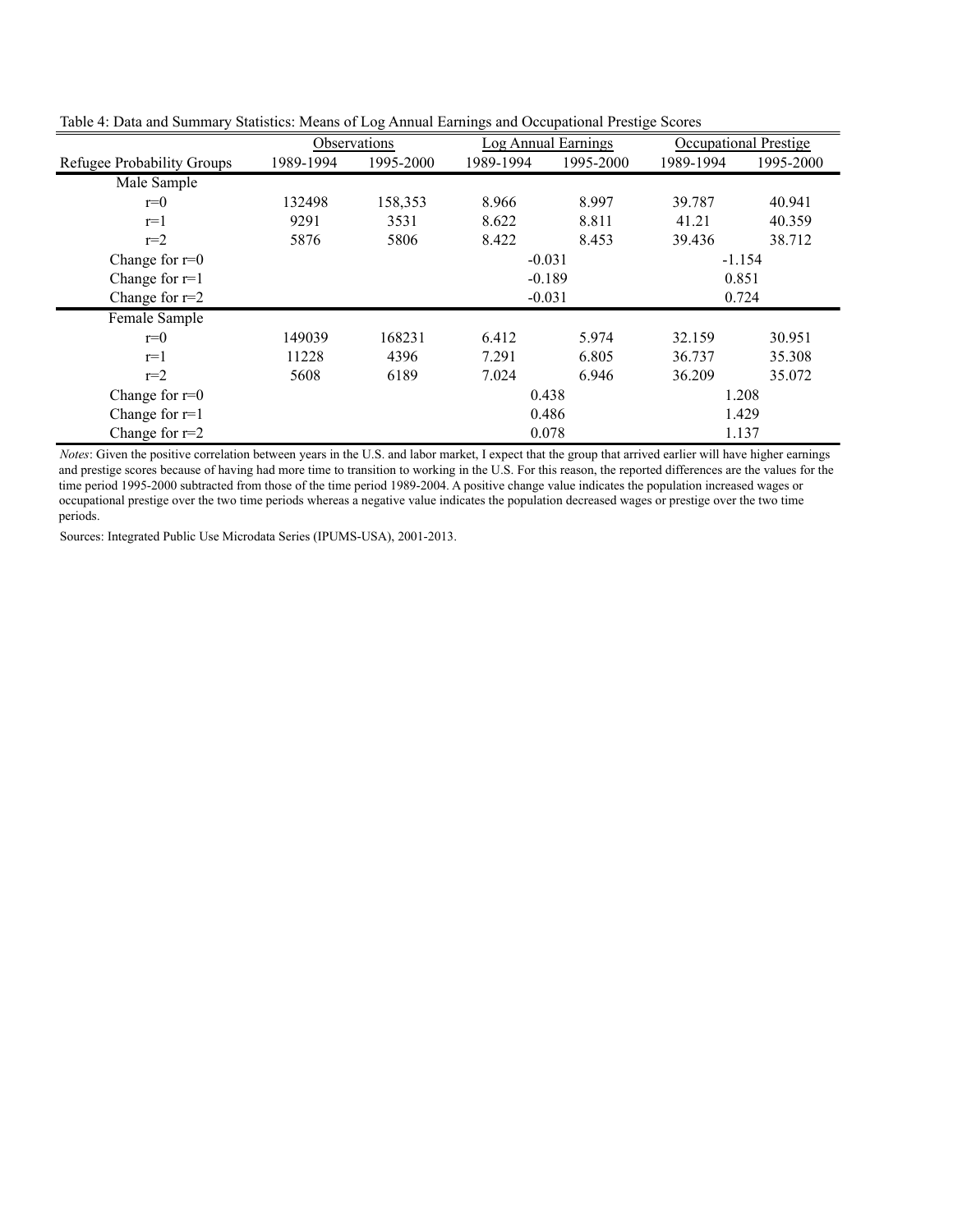|  | Table 5: Log Annual Earnings Regression Results for Males and Females |  |
|--|-----------------------------------------------------------------------|--|
|  |                                                                       |  |

|                                  |             |        |           | Model 1   |         |           |           | Model 2 |           |             |         |           |  |  |  |
|----------------------------------|-------------|--------|-----------|-----------|---------|-----------|-----------|---------|-----------|-------------|---------|-----------|--|--|--|
|                                  |             | Males  |           |           | Females |           |           | Males   |           |             | Females |           |  |  |  |
|                                  | $\mathbf b$ |        | <b>SE</b> | b         |         | <b>SE</b> | b         |         | <b>SE</b> | $\mathbf b$ |         | <b>SE</b> |  |  |  |
| Refugee Probability              |             |        |           |           |         |           |           |         |           |             |         |           |  |  |  |
| $(R0$ Indicator: $R \le 33$      |             |        |           |           |         |           |           |         |           |             |         |           |  |  |  |
| R1 Indicator: $0.33 < R < = .66$ |             |        |           |           |         |           | $-0.1146$ | ***     | (0.0437)  | 1.1021      | $***$   | (0.0698)  |  |  |  |
| R2 Indicator: R>0.66             |             |        |           |           |         |           | $-0.1345$ | $\ast$  | (0.0727)  | 1.4255      | $***$   | (0.1183)  |  |  |  |
| Rprobability*YRS in U.S.         |             |        |           |           |         |           | $-0.0141$ | ***     | (0.0024)  | $-0.0256$   | $***$   | (0.0040)  |  |  |  |
| Years in the U.S.                | 0.0022      | $\ast$ | (0.0012)  | 0.0711    | ***     | (0.0020)  | 0.0053    | ***     | (0.0013)  | 0.0691      | $***$   | (0.0020)  |  |  |  |
| Age                              | $-0.0014$   | $***$  | (0.0007)  | 0.0360    | ***     | (0.0011)  | $-0.0005$ |         | (0.0007)  | 0.0350      | $***$   | (0.0011)  |  |  |  |
| High English Skill               | 0.3214      | $***$  | (0.0110)  | 1.2061    | ***     | (0.0179)  | 0.3116    | ***     | (0.0110)  | 1.2199      | $***$   | (0.0178)  |  |  |  |
| Sending Country Education        | 0.0131      | $***$  | (0.0024)  | $-0.0231$ | ***     | (0.0040)  | 0.0142    | ***     | (0.0024)  | $-0.0203$   | $***$   | (0.0040)  |  |  |  |
| <b>Education Level Indicator</b> |             |        |           |           |         |           |           |         |           |             |         |           |  |  |  |
| (Less than High School)          |             |        |           |           |         |           |           |         |           |             |         |           |  |  |  |
| High School                      | 0.1979      | ***    | (0.0121)  | 0.7037    | ***     | (0.0200)  | 0.2243    | ***     | (0.0121)  | 0.6646      | $***$   | (0.0201)  |  |  |  |
| Some College                     | 0.3546      | $***$  | (0.0157)  | 1.2994    | ***     | (0.0249)  | 0.3865    | ***     | (0.0157)  | 1.2567      | $***$   | (0.0249)  |  |  |  |
| <b>Bachelor's Degree</b>         | 0.9775      | ***    | (0.0155)  | 1.7730    | ***     | (0.0246)  | 1.0030    | ***     | (0.0155)  | 1.7401      | $***$   | (0.0246)  |  |  |  |
| Post Bachelor's Degree           | 1.5896      | ***    | (0.0157)  | 2.6788    | ***     | (0.0279)  | 1.5999    | ***     | (0.0157)  | 2.6542      | $***$   | (0.0279)  |  |  |  |
| ACS Year of Survey Indicator     |             |        |           |           |         |           |           |         |           |             |         |           |  |  |  |
| (i2013)                          |             |        |           |           |         |           |           |         |           |             |         |           |  |  |  |
| i2001                            | 0.1157      | ***    | (0.0338)  | 0.4381    | ***     | (0.0537)  | 0.1385    | ***     | (0.0338)  | 0.3733      | ***     | (0.0537)  |  |  |  |
| i2002                            | 0.1817      | ***    | (0.0339)  | 0.4656    | ***     | (0.0539)  | 0.2048    | ***     | (0.0339)  | 0.4032      | $***$   | (0.0540)  |  |  |  |
| i2003                            | 0.2165      | ***    | (0.0314)  | 0.5293    | ***     | (0.0495)  | 0.2375    | ***     | (0.0315)  | 0.4714      | $***$   | (0.0496)  |  |  |  |
| i2004                            | 0.2750      | ***    | (0.0309)  | 0.3922    | ***     | (0.0491)  | 0.2937    | ***     | (0.0309)  | 0.3449      | $***$   | (0.0491)  |  |  |  |
| i2005                            | 0.3206      | ***    | (0.0224)  | 0.4728    | ***     | (0.0358)  | 0.3355    | ***     | (0.0224)  | 0.4291      | $***$   | (0.0358)  |  |  |  |
| i2006                            | 0.3141      | ***    | (0.0214)  | 0.5238    | ***     | (0.0344)  | 0.3256    | ***     | (0.0214)  | 0.4891      | $***$   | (0.0344)  |  |  |  |
| i2007                            | 0.3299      | ***    | (0.0208)  | 0.5142    | ***     | (0.0335)  | 0.3397    | ***     | (0.0208)  | 0.4854      | $***$   | (0.0335)  |  |  |  |
| i2008                            | 0.3740      | ***    | (0.0204)  | 0.5562    | ***     | (0.0327)  | 0.3836    | ***     | (0.0204)  | 0.5286      | $***$   | (0.0327)  |  |  |  |
| i2009                            | 0.2201      | ***    | (0.0198)  | 0.4465    | ***     | (0.0317)  | 0.2278    | $***$   | (0.0198)  | 0.4261      | $***$   | (0.0316)  |  |  |  |
| i2010                            | 0.0061      |        | (0.0192)  | 0.2307    | ***     | (0.0309)  | 0.0135    |         | (0.0192)  | 0.2133      | $***$   | (0.0309)  |  |  |  |
| i2011                            | $-0.1246$   | $***$  | (0.0191)  | 0.1202    | ***     | (0.0307)  | $-0.1202$ | $***$   | (0.0191)  | 0.1097      | $***$   | (0.0307)  |  |  |  |
| i2012                            | $-0.0291$   |        | (0.0189)  | 0.0393    |         | (0.0303)  | $-0.0271$ |         | (0.0189)  | 0.0344      |         | (0.0303)  |  |  |  |
| Constant                         | 8.0346      | $***$  | (0.0385)  | 1.8874    | ***     | (0.0621)  | 7.9659    | ***     | (0.0385)  | 1.9214      | $***$   | (0.0621)  |  |  |  |
| Adjusted $R^2$                   | 0.0665      |        |           | 0.0929    |         |           | 0.686     |         |           | 0.949       |         |           |  |  |  |
| Samples Size                     | 315,355     |        |           | 344,691   |         |           | 315,355   |         |           | 344,691     |         |           |  |  |  |

Note: Omitted categories are indicated in parethenses

 $*p < .10, **p < .05, **p < .01$ 

Model 1:  $ln(y)_{i,t} = \alpha_0 + \phi_0$ control + β<sub>1</sub>yearsusa

Model 2:  $ln(y)_{i,t} = \alpha_0 + \phi_0$ control + β<sub>1</sub>yearsusa + β<sub>2</sub> rprobability + β<sub>3</sub> rprobability\*yearsusa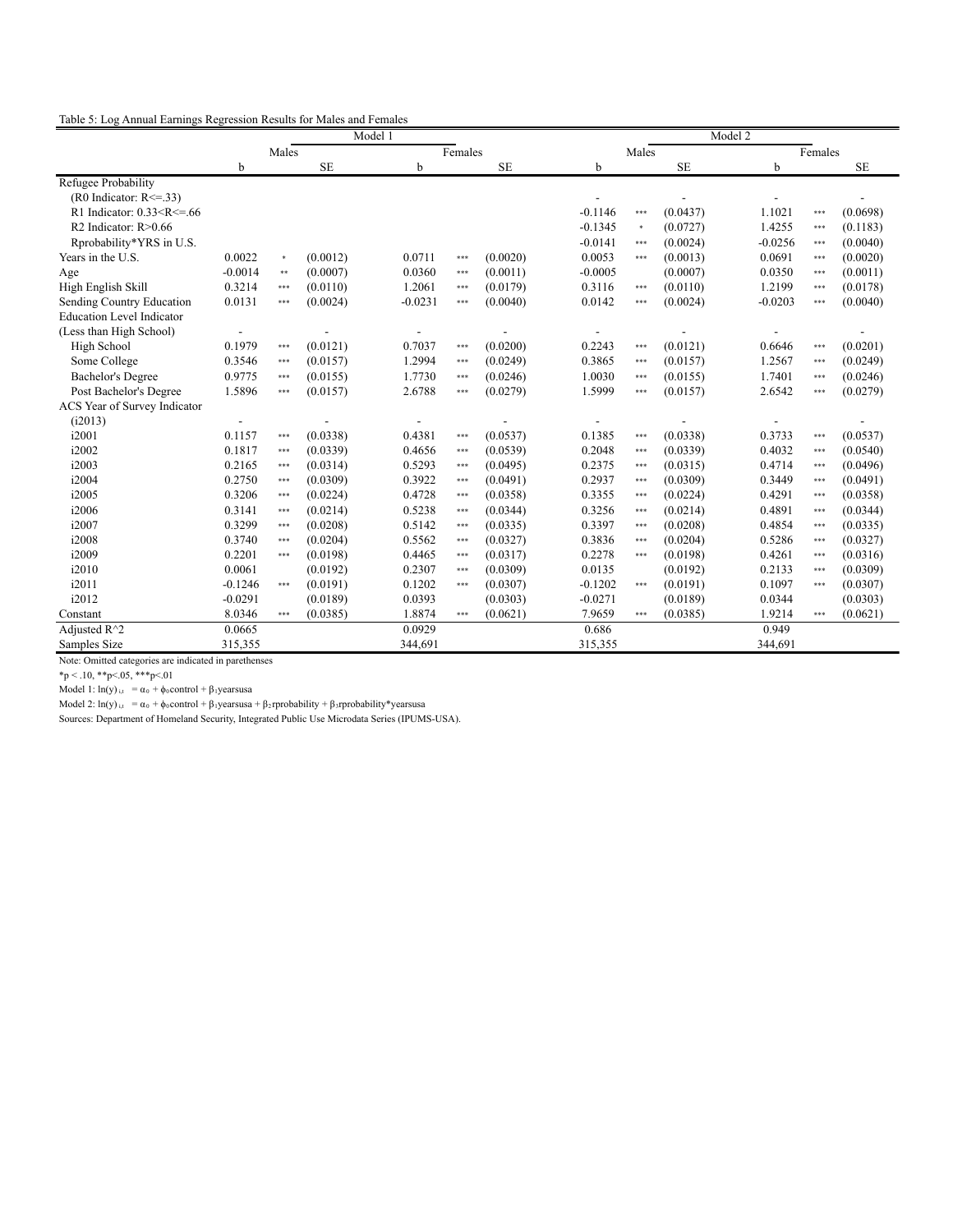|  | Table 6: Occupational Prestige Regression Results for Males and Females |  |
|--|-------------------------------------------------------------------------|--|
|  |                                                                         |  |

|                                  |           |       |           | Model 1 |         |           |           |        | Model 2   |             |          |           |
|----------------------------------|-----------|-------|-----------|---------|---------|-----------|-----------|--------|-----------|-------------|----------|-----------|
|                                  |           | Males |           |         | Females |           |           | Males  |           |             | Females  |           |
|                                  | b         |       | <b>SE</b> | b       |         | <b>SE</b> | b         |        | <b>SE</b> | $\mathbf b$ |          | <b>SE</b> |
| Refugee Probability              |           |       |           |         |         |           |           |        |           |             |          |           |
| $(R0$ Indicator: $R \le 33$ )    |           |       |           |         |         |           |           |        |           |             |          |           |
| R1 Indicator: $0.33 < R < = .66$ |           |       |           |         |         |           | $-0.4427$ | $\ast$ | (0.2293)  | 4.2612      | ***      | (0.3132)  |
| R2 Indicator: $R > 0.66$         |           |       |           |         |         |           | $-2.5529$ | $***$  | (0.3820)  | 4.6479      | ***      | (0.5313)  |
| Rprobability*YRS in U.S.         |           |       |           |         |         |           | 0.0619    | ***    | (0.0128)  | $-0.0357$   | $**$     | (0.0179)  |
| Years in the U.S.                | 0.0225    | ***   | (0.0065)  | 0.3511  | $***$   | (0.0089)  | 0.0153    | $***$  | (0.0066)  | 0.3327      | ***      | (0.0091)  |
| Age                              | $-0.0363$ | $***$ | (0.0036)  | 0.0173  | $***$   | (0.0049)  | $-0.0353$ | ***    | (0.0036)  | 0.0123      | $\pm\pm$ | (0.0049)  |
| High English Skill               | 3.6060    | $***$ | (0.0579)  | 8.0216  | $***$   | (0.0802)  | 3.5946    | $***$  | (0.0580)  | 8.0861      | ***      | (0.0802)  |
| Sending Country Education        | 0.2122    | $***$ | (0.0127)  | 0.1169  | $***$   | (0.0178)  | 0.2273    | $***$  | (0.0128)  | 0.1385      | ***      | (0.0179)  |
| <b>Education Level Indicator</b> |           |       |           |         |         |           |           |        |           |             |          |           |
| (Less than High School)          |           |       |           |         |         |           |           |        |           |             |          |           |
| High School                      | 1.6596    | $***$ | (0.0634)  | 4.3112  | $***$   | (0.0901)  | 1.6749    | $***$  | (0.0636)  | 4.1141      | ***      | (0.0901)  |
| Some College                     | 6.1160    | $***$ | (0.0825)  | 11.5300 | $***$   | (0.1118)  | 6.1180    | ***    | (0.0827)  | 11.3094     | ***      | (0.1118)  |
| <b>Bachelor's Degree</b>         | 16.5276   | $***$ | (0.0812)  | 18.5713 | $***$   | (0.1105)  | 16.5255   | $***$  | (0.0813)  | 18.3987     | ***      | (0.1105)  |
| Post Bachelor's Degree           | 27.3081   | $***$ | (0.0826)  | 29.5196 | $***$   | (0.1253)  | 27.3083   | ***    | (0.0826)  | 29.3929     | ***      | (0.1252)  |
| ACS Year of Survey Indicator     |           |       |           |         |         |           |           |        |           |             |          |           |
| (i2013)                          |           |       |           |         |         |           |           |        |           |             |          |           |
| i2001                            | 0.5357    | $***$ | (0.1772)  | 2.2437  | $***$   | (0.2413)  | 0.5459    | $***$  | (0.1775)  | 1.9504      | ***      | (0.2413)  |
| i2002                            | 0.7167    | $***$ | (0.1777)  | 2.5926  | $***$   | (0.2423)  | 0.7286    | $***$  | (0.1780)  | 2.3075      | ***      | (0.2423)  |
| i2003                            | 0.6162    | $***$ | (0.1650)  | 2.7659  | $***$   | (0.2226)  | 0.6246    | $***$  | (0.1652)  | 2.5039      | ***      | (0.2226)  |
| i2004                            | 0.6503    | $***$ | (0.1619)  | 2.1511  | $***$   | (0.2204)  | 0.6575    | $***$  | (0.1621)  | 1.9341      | ***      | (0.2203)  |
| i2005                            | 0.8431    | $***$ | (0.1176)  | 2.2979  | ***     | (0.1608)  | 0.8454    | ***    | (0.1178)  | 2.1007      | ***      | (0.1608)  |
| i2006                            | 0.6344    | $***$ | (0.1124)  | 1.9405  | $***$   | (0.1548)  | 0.6394    | $***$  | (0.1125)  | 1.7848      | ***      | (0.1547)  |
| i2007                            | 0.6735    | $***$ | (0.1092)  | 1.9203  | $***$   | (0.1504)  | 0.6771    | $***$  | (0.1092)  | 1.7920      | ***      | (0.1503)  |
| i2008                            | 0.7555    | $***$ | (0.1071)  | 2.0553  | $***$   | (0.1468)  | 0.7574    | $***$  | (0.1072)  | 1.9302      | ***      | (0.1467)  |
| i2009                            | 0.5102    | $***$ | (0.1040)  | 1.6189  | $***$   | (0.1422)  | 0.5106    | $***$  | (0.1041)  | 1.5268      | ***      | (0.1421)  |
| i2010                            | 0.3421    | $***$ | (0.1009)  | 1.2567  | $***$   | (0.1390)  | 0.3430    | $***$  | (0.1009)  | 1.1772      | ***      | (0.1388)  |
| i2011                            | $-0.3142$ | $***$ | (0.1003)  | 0.7110  | $***$   | (0.1379)  | $-0.3123$ | ***    | (0.1003)  | 0.6658      | ***      | (0.1378)  |
| i2012                            | $-0.1425$ |       | (0.0992)  | 0.0173  |         | (0.1361)  | $-0.1436$ |        | (0.0992)  | $-0.0020$   |          | (0.1359)  |
| Constant                         | 29.4795   | $***$ | (0.2019)  | 9.3419  | $***$   | (0.2790)  | 29.4553   | ***    | (0.2023)  | 9.5601      | ***      | (0.2788)  |
| Adjusted $R^2$                   | 0.4009    |       |           | 0.2990  |         |           | 0.4011    |        |           | 0.3010      |          |           |
| Samples Size                     | 315,355   |       |           | 344,691 |         |           | 315,355   |        |           | 344.691     |          |           |

Note: Omitted categories are indicated in parethenses

 $np < 10$ ,  $*^{*}p < 05$ ,  $*^{*}p < 01$ 

Model 1: Y  $_{i,t}$  =  $\alpha_0$  +  $\phi_0$  control +  $\beta_1$ yearsusa

Model 2: Y<sub>i,t</sub> =  $\alpha_0$  +  $\phi_0$ control +  $\beta_1$ yearsusa +  $\beta_2$ rprobability +  $\beta_3$ rprobability\*yearsusa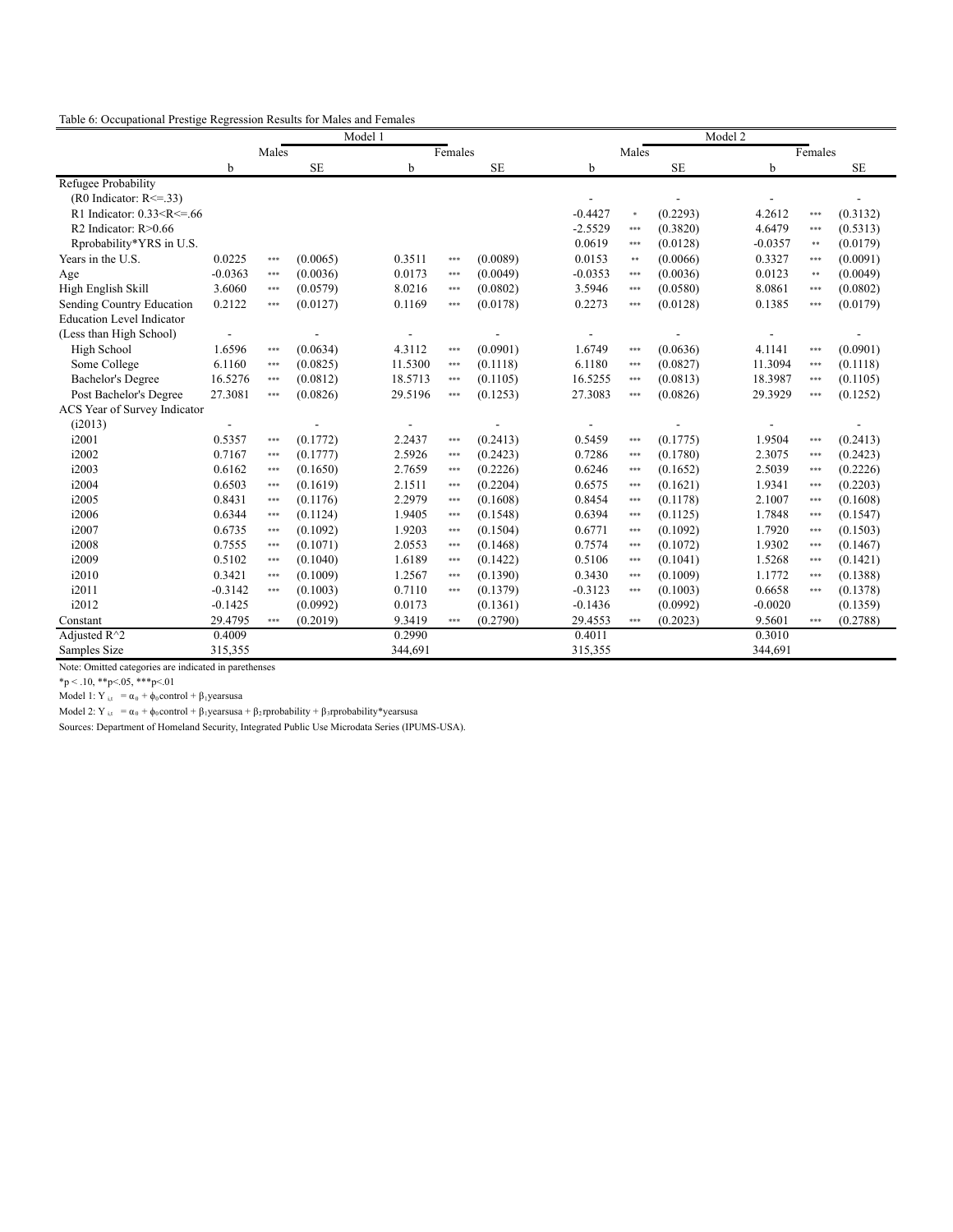|                        |              |                            | ۔ ب      |              |                            |          |  |  |  |
|------------------------|--------------|----------------------------|----------|--------------|----------------------------|----------|--|--|--|
|                        |              | Year of Arrival: 1989-1994 |          |              | Year of Arrival: 1995-2000 |          |  |  |  |
|                        | $R \le 0.33$ | $0.33 < R \le 66$          | R > 0.66 | $R \le 0.33$ | $0.33 < R \le 66$          | R > 0.66 |  |  |  |
| Total Respondents:     | 44237        | 3378                       | 1710     | 55044        | 1624                       | 1744     |  |  |  |
| Gender:                |              |                            |          |              |                            |          |  |  |  |
| Female                 | 49.08        | 49.38                      | 46.67    | 50.94        | 49.32                      | 47.31    |  |  |  |
| Age at time of survey: | 18.71        | 18.96                      | 18.41    | 12.44        | 12.22                      | 14.26    |  |  |  |
| Mean Family Size:      | 4.27         | 4.59                       | 4.27     | 4.67         | 5.11                       | 4.55     |  |  |  |
| English Skill:         |              |                            |          |              |                            |          |  |  |  |
| High                   | 95.64        | 97.1                       | 96.84    | 92.3         | 94.15                      | 96.27    |  |  |  |
| Citizenship:           |              |                            |          |              |                            |          |  |  |  |
| Naturalized            | 43.89        | 72.2                       | 69.12    | 32.48        | 52.28                      | 49.03    |  |  |  |

Table 7: Characteristics for Foreign Arrivals Under the Age of 6, Year of Immigration 1989-2000

*Sources*: Integrated Public Use Microdata Series (IPUMS-USA), 2001-2013. \*Sample selection of all foreign-born individuals from the ACS 2001-2013 who arrived in the U.S. 1989-2000 under the age of 6 years old.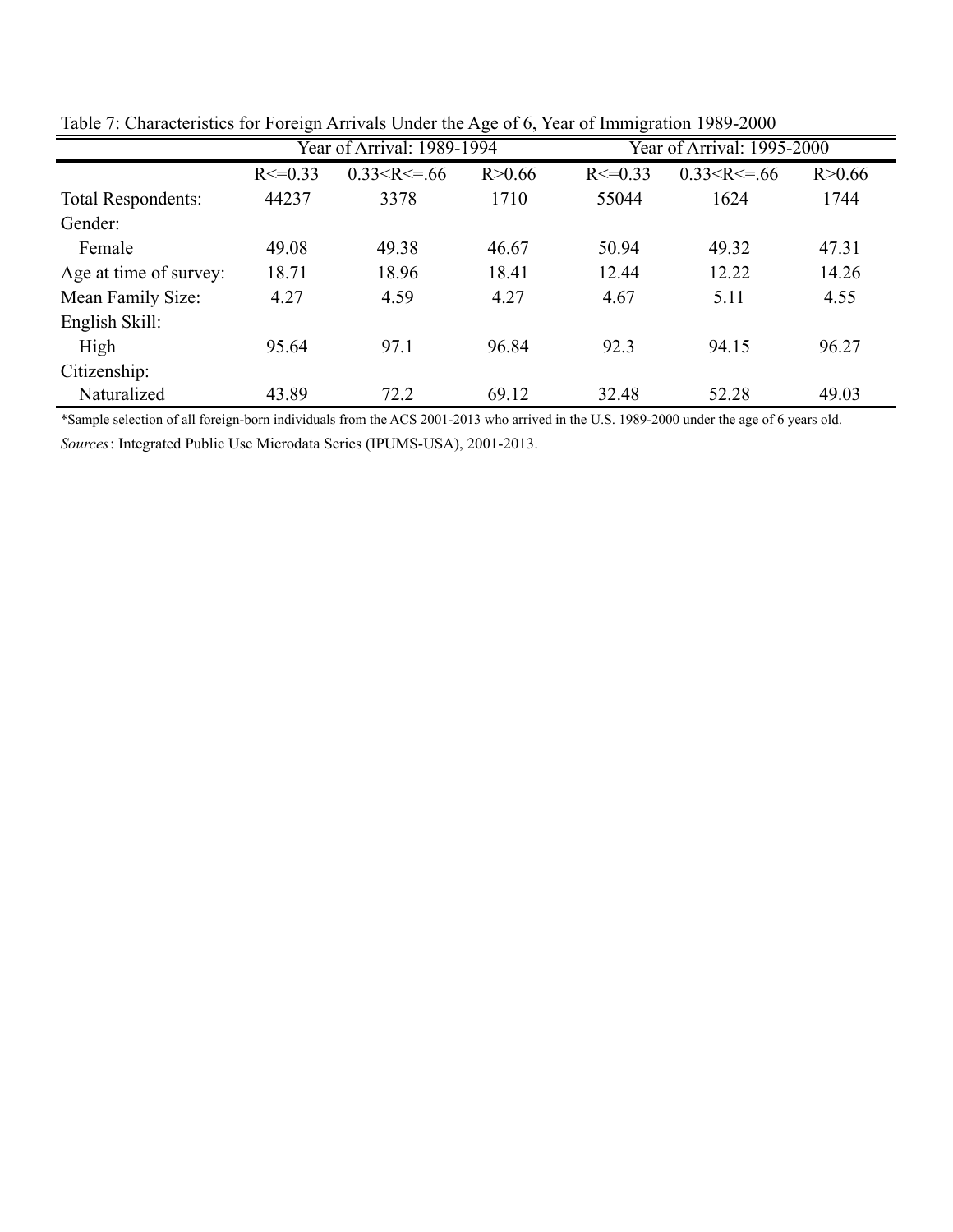Table 8: English Skill Regression Results for Individuals Who Arrived in the U.S. age 5 or younger

|                                 |        |       |          | Model 1 |         |         |          | Model 2 |           |       |           |  |           |       |          |  |
|---------------------------------|--------|-------|----------|---------|---------|---------|----------|---------|-----------|-------|-----------|--|-----------|-------|----------|--|
|                                 |        | Males |          |         |         | Females |          |         |           | Males |           |  | Females   |       |          |  |
|                                 | b      |       | SE       |         | SE<br>b |         |          |         | h.        |       | <b>SE</b> |  | h.        |       | SE       |  |
| Refugee Probability             |        |       |          |         |         |         |          |         |           |       |           |  |           |       |          |  |
| $(R0$ Indicator: $R \le 33$ )   |        |       |          |         |         |         |          |         |           |       |           |  |           |       |          |  |
| R1 Indicator: $0.33 < R < = 66$ |        |       |          |         |         |         |          |         | 0.0368    | ***   | (0.0096)  |  | 0.0509    | $***$ | (0.0091) |  |
| R2 Indicator: $R > 0.66$        |        |       |          |         |         |         |          |         | 0.0622    | $***$ | (0.0170)  |  | 0.0932    | $***$ | (0.0161) |  |
| Rprobability*YRS in U.S.        |        |       |          |         |         |         |          |         | $-0.0014$ | $***$ | (0.0006)  |  | $-0.0031$ | $***$ | (0.0005) |  |
| Years in the U.S.               | 0.0028 | $***$ | (0.0006) |         | 0.0039  | $***$   | (0.0006) |         | 0.0030    | $***$ | (0.0006)  |  | 0.0042    | $***$ | (0.0006) |  |
| Age                             | 0.0055 | $***$ | (0.0006) |         | 0.0063  | $***$   | (0.0005) |         | 0.0054    | $***$ | (0.0006)  |  | 0.0062    | $***$ | (0.0005) |  |
| Sending Country Education       | 0.0036 | $***$ | (0.0006) |         | 0.0039  | $***$   | (0.0005) |         | 0.0034    | $***$ | (0.0006)  |  | 0.0037    | $***$ | (0.0005) |  |
| Constant                        | 0.7898 | $***$ | (0.0052) |         | 0.7722  | $***$   | (0.0047) |         | 0.7885    | $***$ | (0.0053)  |  | 0.7702    | $***$ | (0.0047) |  |
| Adjusted $R^2$                  | 0.0281 |       |          |         | 0.0500  |         |          |         | 0.0287    |       |           |  | 0.0506    |       |          |  |
| Sample Size                     | 53,896 |       |          |         | 53,841  |         |          |         | 53,896    |       |           |  | 53,841    |       |          |  |

Note: Omitted categories are indicated in parethenses

 ${\rm sp} < .10, {\rm sp} < .05, {\rm sp} < .01$ 

Model 1:  $Y_{i,t} = \alpha_0 + \phi_0$ control + β<sub>1</sub>yearsusa

Model 2: Y <sub>i,t</sub> = α<sub>0</sub> + φ<sub>0</sub> control + β<sub>1</sub>yearsusa + β<sub>2</sub>rprobability + β<sub>3</sub>rprobability\*yearsusa

Sources: Department of Homeland Security, Integrated Public Use Microdata Series (IPUMS-USA).

## Table 9: Educational Attainment Regression Results for Individuals Who Arrived in the U.S. age 5 or younger

|                                                                                                                                                                                                                                                   | Model 1   |       |           |  |           |         |           |  |           |       | Model 2   |  |           |       |          |  |  |  |
|---------------------------------------------------------------------------------------------------------------------------------------------------------------------------------------------------------------------------------------------------|-----------|-------|-----------|--|-----------|---------|-----------|--|-----------|-------|-----------|--|-----------|-------|----------|--|--|--|
|                                                                                                                                                                                                                                                   |           | Males |           |  |           | Females |           |  | Males     |       |           |  | Females   |       |          |  |  |  |
|                                                                                                                                                                                                                                                   | h         |       | <b>SE</b> |  |           |         | <b>SE</b> |  | b         |       | <b>SE</b> |  | b         |       | SE       |  |  |  |
| Refugee Probability                                                                                                                                                                                                                               |           |       |           |  |           |         |           |  |           |       |           |  |           |       |          |  |  |  |
| $(R0$ Indicator: $R \le 33$ )                                                                                                                                                                                                                     |           |       |           |  |           |         |           |  |           |       |           |  |           |       |          |  |  |  |
| R1 Indicator: 0.33 <r<=.66< td=""><td></td><td></td><td></td><td></td><td></td><td></td><td></td><td></td><td><math>-0.3037</math></td><td>***</td><td>(0.0479)</td><td></td><td><math>-0.2927</math></td><td>***</td><td>(0.0479)</td></r<=.66<> |           |       |           |  |           |         |           |  | $-0.3037$ | ***   | (0.0479)  |  | $-0.2927$ | ***   | (0.0479) |  |  |  |
| R2 Indicator: $R > 0.66$                                                                                                                                                                                                                          |           |       |           |  |           |         |           |  | $-0.9663$ | $***$ | (0.0845)  |  | $-0.9430$ | ***   | (0.0848) |  |  |  |
| Rprobability*YRS in U.S.                                                                                                                                                                                                                          |           |       |           |  |           |         |           |  | 0.0401    | $***$ | (0.0029)  |  | 0.0391    | $***$ | (0.0029) |  |  |  |
| Years in the U.S.                                                                                                                                                                                                                                 | 0.0246    | ***   | (0.0030)  |  | 0.0272    | ***     | (0.0030)  |  | 0.0213    | $***$ | (0.0030)  |  | 0.0238    | ***   | (0.0030) |  |  |  |
| Age                                                                                                                                                                                                                                               | 0.3801    | $***$ | (0.0029)  |  | 0.4035    | ***     | (0.0028)  |  | 0.3788    | $***$ | (0.0029)  |  | 0.4024    | ***   | (0.0028) |  |  |  |
| High English Skill                                                                                                                                                                                                                                | 0.1136    | $***$ | (0.0214)  |  | $-0.2515$ | $***$   | (0.0228)  |  | 0.1116    | $***$ | (0.0214)  |  | $-0.2461$ | $***$ | (0.0228) |  |  |  |
| Sending Country Education                                                                                                                                                                                                                         | 0.0133    | $***$ | (0.0029)  |  | 0.0241    | $***$   | (0.0029)  |  | 0.0162    | $***$ | (0.0029)  |  | 0.0281    | $***$ | (0.0029) |  |  |  |
| Constant                                                                                                                                                                                                                                          | $-2.7032$ | $***$ | (0.0310)  |  | $-2.6988$ | $***$   | (0.0304)  |  | $-2.6755$ | $***$ | (0.0311)  |  | $-2.6864$ | $***$ | (0.0304) |  |  |  |
| Adjusted $R^2$                                                                                                                                                                                                                                    | 0.7447    |       |           |  | 0.7786    |         |           |  | 0.7462    |       |           |  | 0.7799    |       |          |  |  |  |
| Sample Size                                                                                                                                                                                                                                       | 53,896    |       |           |  | 53,841    |         |           |  | 53,896    |       |           |  | 53,841    |       |          |  |  |  |

Note: Omitted categories are indicated in parethenses

 $*p<.10, **p<.05, **p<.01$ 

Model 1:  $Y_{i,t} = \alpha_0 + \phi_0$ control +  $\beta_1$ yearsusa

Model 2: Y<sub>i,t</sub> = α<sub>0</sub> + φ<sub>0</sub> control + β<sub>1</sub> yearsusa + β<sub>2</sub> rprobability + β<sub>3</sub> rprobability\* yearsusa